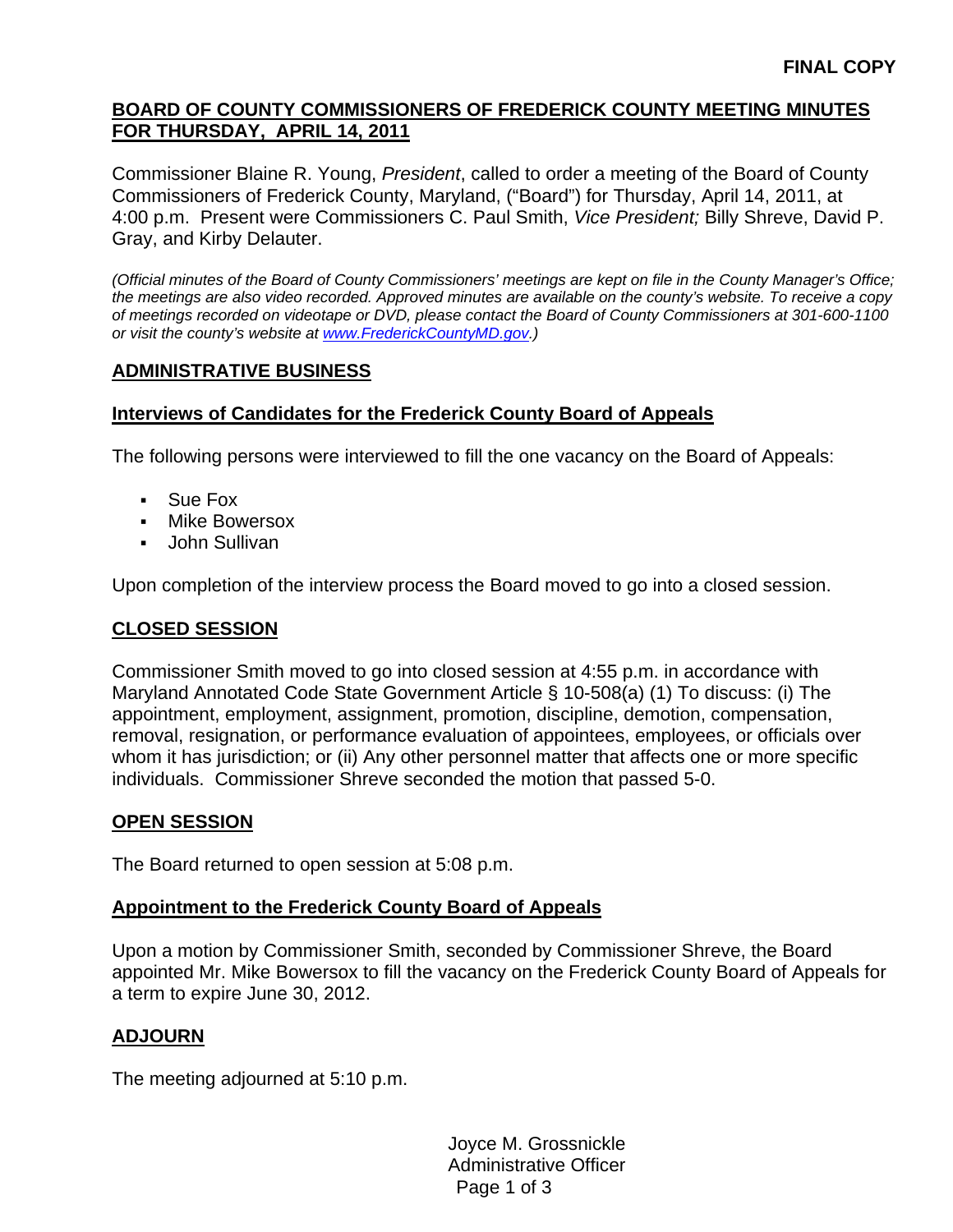## **BOARD OF COUNTY COMMISSIONERS OF FREDERICK COUNTY MEETING MINUTES FOR THURSDAY, APRIL 14, 2011**

#### **FORM OF STATEMENT FOR CLOSING THE MEETING OF THURSDAY, APRIL 14, 2011**

# **STATUTORY AUTHORITY TO CLOSE SESSION**

#### **State Government Article §10-508(a)**

To discuss: (i) The appointment, employment, assignment, promotion, discipline, demotion, compensation, removal, resignation, or performance evaluation of appointees, employees, or officials over whom it has jurisdiction; or (ii) Any other personnel matter that affects one or more specific individuals.

#### **Motion:**

Commissioner Smith moved to go into closed session at 4:55 p.m. in accordance with Maryland Annotated Code State Government Article § 10-508(a) (1) To discuss: (i) The appointment, employment, assignment, promotion, discipline, demotion, compensation, removal, resignation, or performance evaluation of appointees, employees, or officials over whom it has jurisdiction; or (ii) Any other personnel matter that affects one or more specific individuals. Commissioner Shreve seconded the motion that passed 5-0.

## **Time and Location:**

4:55 p.m. – Third Floor Meeting Room, Winchester Hall

## **Topic to be Discussed:**

 $\overline{a}$ 

To discuss the candidates for possible appointment to the Frederick County Board of Appeals

Joyce M. Grossnickle Administrative Officer